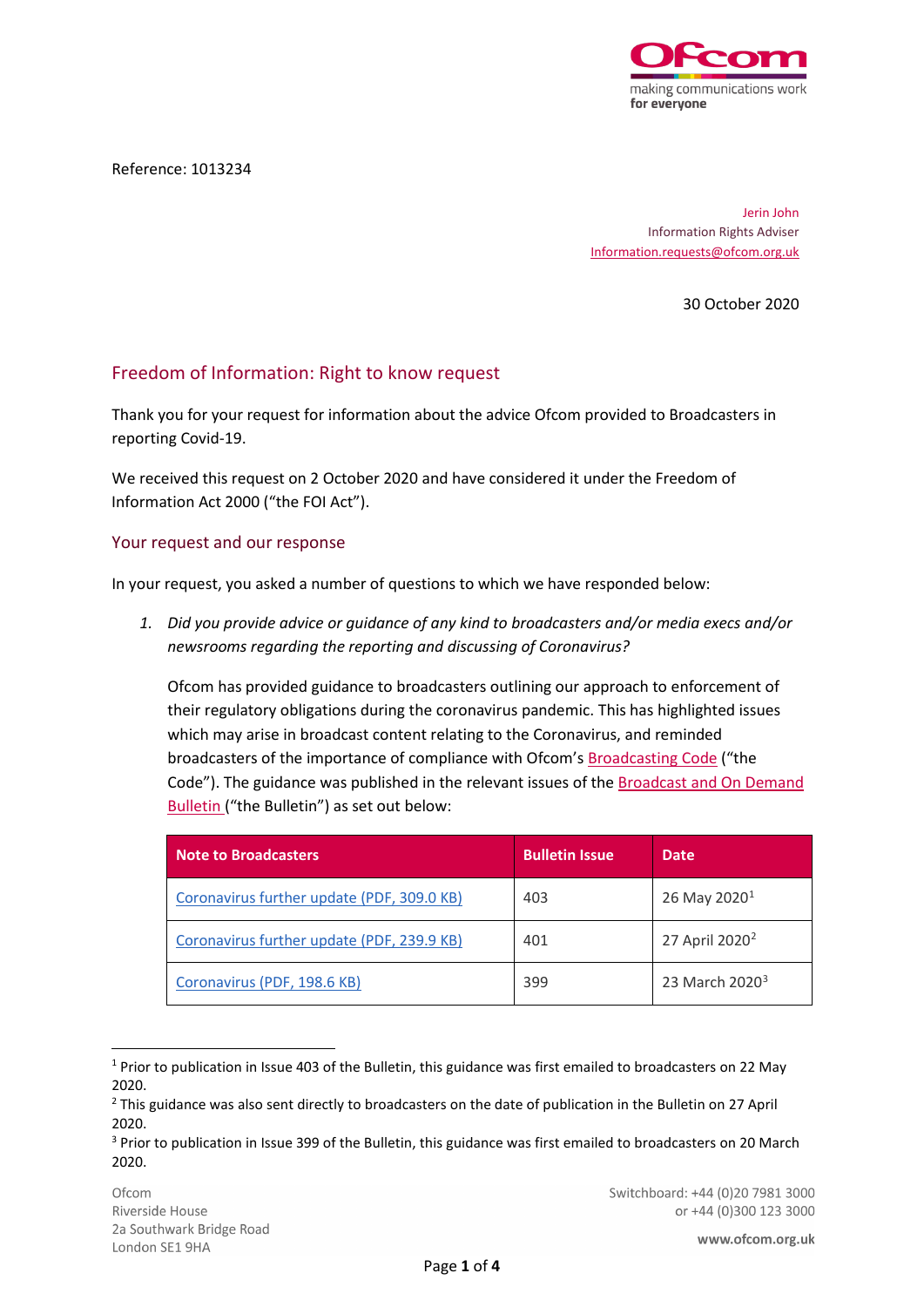Ofcom provided an update letter to broadcasters on 27 March 2020 on the need to ensure that factual programming about the Coronavirus was presented with appropriate care. We have disclosed the letter to you in Annex A of this letter.

We have also issued guidance to certain individual broadcasters in the context of our initial assessment of complaints received about content relating to the Coronavirus in accordance with our [published procedures for investigating breaches of content standards for television](https://www.ofcom.org.uk/__data/assets/pdf_file/0020/55109/breaches-content-standards.pdf)  [and radio.](https://www.ofcom.org.uk/__data/assets/pdf_file/0020/55109/breaches-content-standards.pdf) In these cases, whilst we decided that these complaints did not raise potentially substantive issues under the Code warranting investigation, we considered it appropriate to draw the broadcaster's attention to our guidance.

We do not routinely publish our reasons for determining a programme does not raise issues warranting investigation. However, in the case of our initial assessment of complaints received about *This Morning* broadcast by ITV on 13 April 2020, we decided to publish [our](https://www.ofcom.org.uk/__data/assets/pdf_file/0021/194403/assessment-decision-this-morning-itv-13-apr-2020.pdf) [full reasoning and guidance](https://www.ofcom.org.uk/__data/assets/pdf_file/0021/194403/assessment-decision-this-morning-itv-13-apr-2020.pdf) in the Bulletin on 20 April 2020.

Our published guidance and decisions on Coronavirus-related programming are also available on our webpage ["Broadcast standards during the coronavirus pandemic"](https://www.ofcom.org.uk/tv-radio-and-on-demand/information-for-industry/guidance/broadcast-standards-and-coronavirus). This page explains that, as we make clear in all our decisions: "Consistent with the right to freedom of expression, broadcasters have the editorial freedom to analyse, discuss and challenge issues relating to the coronavirus. If broadcasters include potentially harmful material in their programming, they must ensure they provide adequate protection for the audience from such material."[4](#page-1-0)

*2. If you provided guidance, when was sent to your recipients?*

I have indicated the dates on which our guidance was published, or otherwise provided to broadcasters, in answer to question 1 above.

As to the guidance that we issued to certain individual broadcasters following our decision not to pursue an investigation of complaints received, these were issued within the period of 13 March 2020 to 30 September 2020.

*3. If you did provide advice or guidance, may I see a full copy of all guidance and advice given to broadcasters and media execs including a list of organisations you sent the guidance to.*

Please see our answer to question 1 above, where we have provided links to the guidance published in the Bulletin, as well as a copy of our letter of 27 March 2020. Each of these guidance notes was also sent directly to all licensed broadcasters – our website provides a list of [TV](https://www.ofcom.org.uk/manage-your-licence/tv-broadcast-licences/current-licensees) an[d Radio](https://www.ofcom.org.uk/manage-your-licence/radio-broadcast-licensing/look-up-radio-station-details) broadcast licensees.

<span id="page-1-0"></span><sup>4</sup> See for example our decisions on programmes broadcast by [Uckfield FM,](https://www.ofcom.org.uk/about-ofcom/latest/bulletins/content-sanctions-adjudications/decision-uckfield-community-radio-limited) [Loveworld](https://www.ofcom.org.uk/about-ofcom/latest/bulletins/content-sanctions-adjudications/decision-loveworld-limited) and [London Live,](https://www.ofcom.org.uk/about-ofcom/latest/bulletins/content-sanctions-adjudications/decision-estv-limited) in addition to the guidance issued t[o ITV](https://www.ofcom.org.uk/__data/assets/pdf_file/0021/194403/assessment-decision-this-morning-itv-13-apr-2020.pdf) referred to above.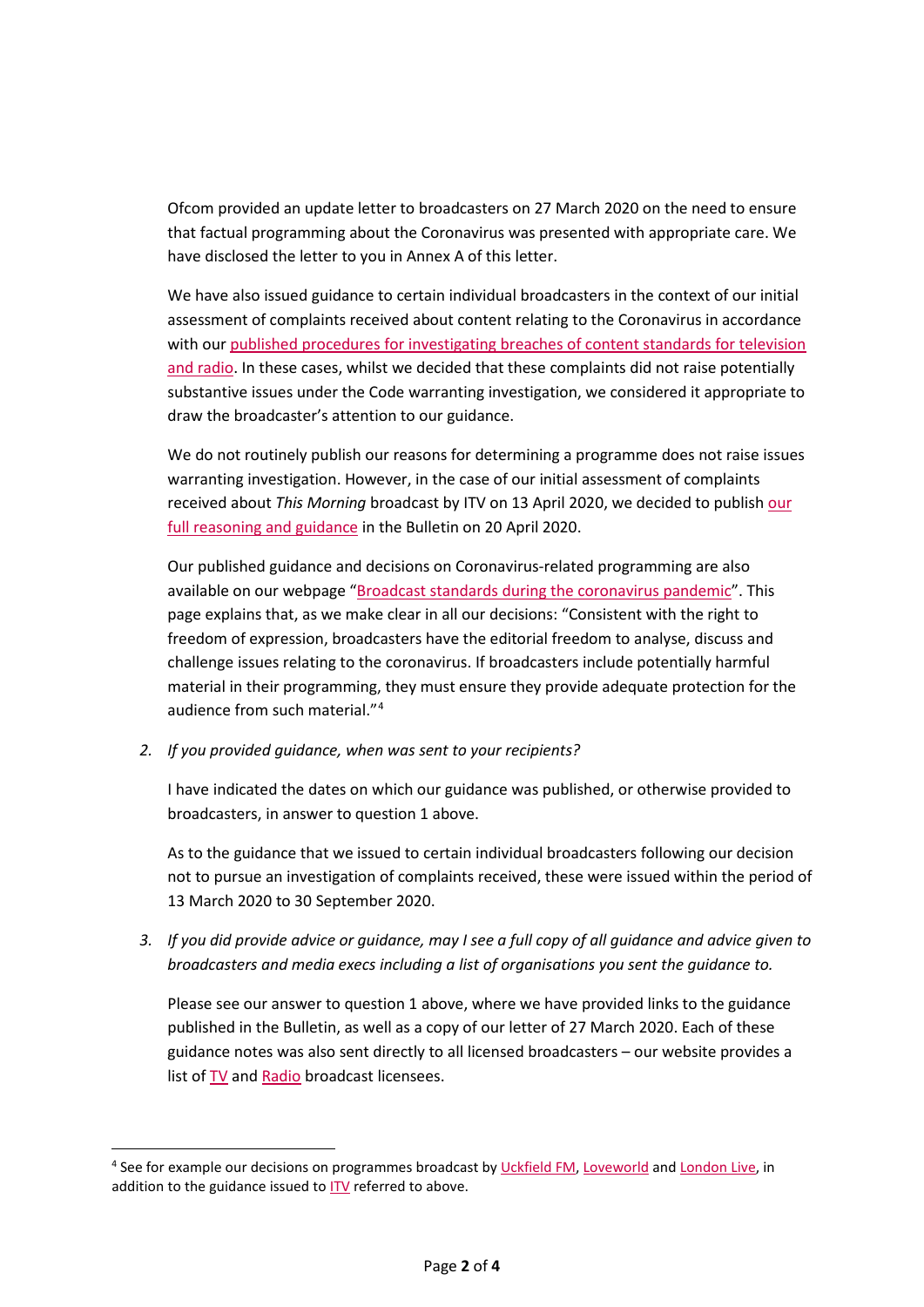With the exception of the published guidance issued to ITV in relation to *This Morning* provided above, we are unable to disclose copies of the guidance that we issued to certain individual broadcasters, or the broadcasters to which guidance was issued, as this information is exempt under section 44 of the FOI Act. This is because Ofcom is prohibited under section 393 of the Communications Act 2003 from disclosing information relating to a business which we have obtained in the course of exercising our functions in relation to broadcast standards complaints, unless we have the consent of that business or one of the statutory gateways under section 393(2) of the Communications Act 2003 is met, neither of which applies here.

Section 44 is an absolute exemption under the FOI Act, which means that the application of the exemption is not subject to a public interest test.

*4. If you provided guidance, please can you give a breakdown of who was involved in compiling such guidance and if any of the guidance was compiled with the help of anybody working in government or at the Department of Health or any other body outside of Ofcom.*

The guidance relating to the broadcast of Coronavirus content referred to in our response to question 1 above was compiled by members of the Ofcom Standards and Audience Protection ("SAP") Team. The SAP Team sits within the Broadcasting and Online Content Group.

We are unable to provide the names of the colleagues involved in the compilation of the guidance, as this constitutes personal data that is exempt from disclosure under section 40(2) of the FOI Act. Section 40(2) provides that personal data which relates to persons other than the requester is exempt where, amongst other things, its disclosure would contravene any of the data protection principles in the General Data Protection Regulation and the Data Protection Act 2018. Those principles include that personal data must be processed fairly and lawfully. This is an absolute exemption and is not subject to a public interest test.

I can confirm that none of the guidance was compiled with the help of anybody working in government or at the Department of Health or any other body outside of Ofcom.

I hope this information is helpful. If you have any further queries, then please send them to [information.requests@ofcom.org.uk](mailto:information.requests@ofcom.org.uk) quoting the reference number above in any future communications.

Yours sincerely,

Jerin John